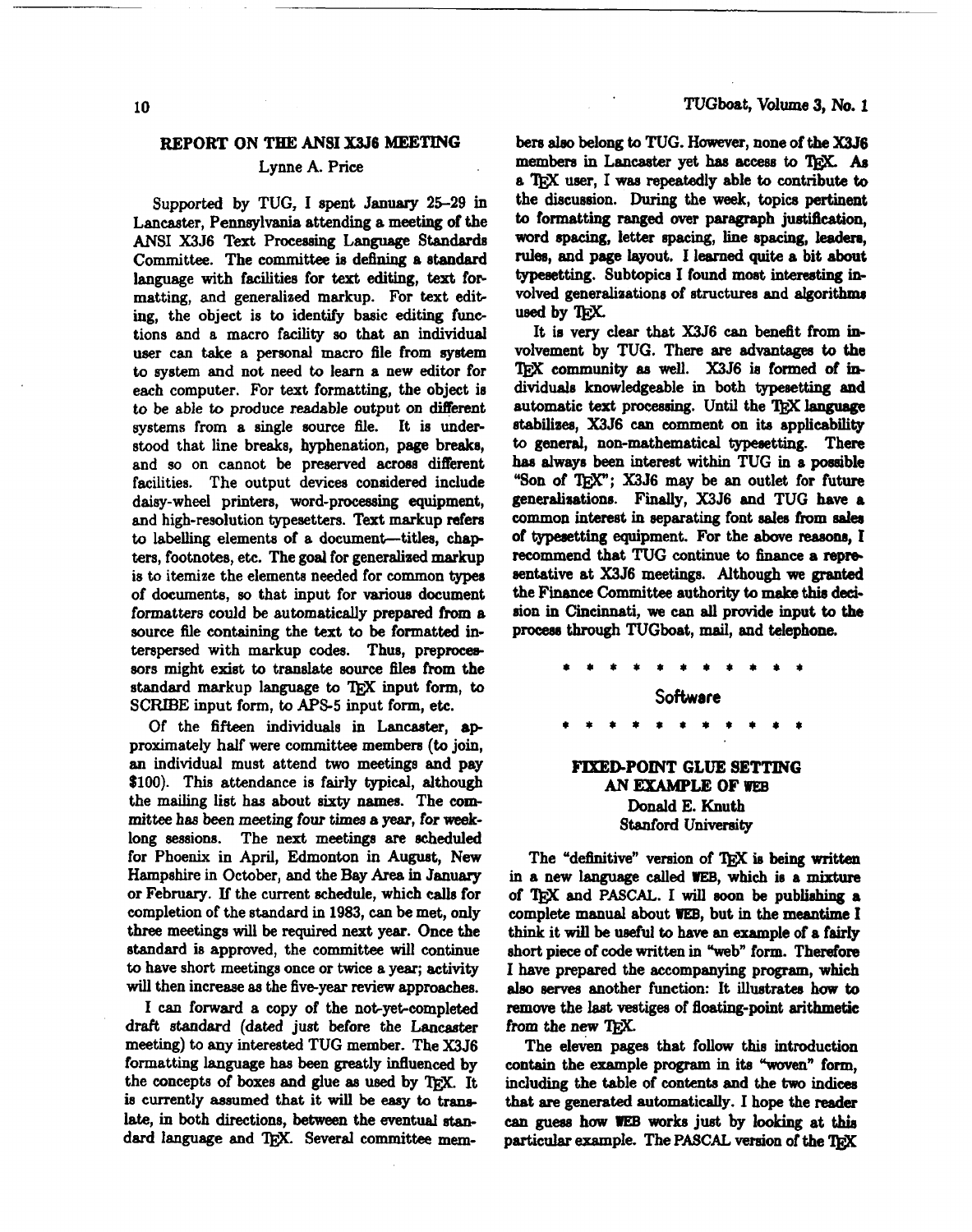**prowar** or will eventually *appear* in the *erne* format, only it will be somewhat longer.

The twelfth page, which is page 23 of this issue of TUGboat, is an example of the output generated by the fixed-point routines. And the page after that is the actual PASCAL program that **was** produced from the "web". (This PASCAL code isn't very readable, but it is intended to be read only by the PASCAL compiler, except in rare emergencies. It does contain cross-references that show where each numbered part of the web has been inserted.)

Following the PASCAL code I have attached an example page of the WEB file, which is what I actually typed into the computer. This file, GLUE. **WEB,**  was the source of everything else. A program called TANGLE took GLUE. WEB **as** input and produced the PASCAL code GLUE.PAS as output; I never looked at that output, I just let PASCAL compile it. Another program called WEAVE took GLUE. WEB as input and produced GLUE. **TEX** as output. (A sample page of GLUE. TEX appears after the sample page of GLUE.WEB, **ao** that you **can** see what **WEAVE** does.) When T<sub>F</sub>X processed GLUE. TEX, the result was the eleven pages that I mentioned *first;* you should read these eleven pages first.

**How** much computer time did this **all** take? I didn't gather exact data, which is not **easy** to obtain on our time-shared DEC-10 computer, but the following approximate times are fairly accurate: TANGLE took two seconds to convert the WEB file to the PAS file, PASCAL took two seconds to convert that to a **REL** tile, the system loader took two seconds to get the program in memory, and the program produced its output in a small fraction of a second. Furthermore **WEAVE** took four seconds to convert the WEB file to the TEX file, TFX took 40 seconds to con**vert** that to an output file (in this **case** a **PRESS**  file for the Dover printer), and the hardcopy output **was** printed by the time I walked down one fiight of stairs to the printer room. You have to multiply the TANGLE-PASCAL-load-run time by about 5, since I went through five pasees while debugging, and you have to multiply the WEAVE-T<sub>F</sub>X-print time by 2, since this is my second draft.

**How** much human time did it take? I spent a full *day* considering various ways to do the necessary fixed-point computations, until deciding that this acheme **was** preferable to another that was baaed on **two** 16-bit integers instead of powers of 2. I

spent about **th** hours **writing** the **WEB** code, about **two** hours **typing** it into the computer and editing it **as** I went, and about two houre **proofreading** and debugging.

The bugs turned out to be mostly typographical or related to fussy details, since the web structure made my program *eo* clear **(to** me at least) that I **was** pretty sure it was correct as I wrote it. **Here are**  the bugs I remember making:

- 1) I forgot that **WEB** doesn't **allow** me to use its special notation for **octal** constants in a comment, unless the constant appears in "PASCAL mode".
- 2) In one place I typed 'global' **instead** of 'Global', so **WEB** could not **matcb** the **two namea.**
- 3) I left a dollar sign off at the end of a formula. **(This** later caused QjX to give an error message that I had an extra right brace; then it said I couldn't do eomething-or-other in restricted horizontal mode.)
- 4) I forgot that PASCAL doesn't **allow a** function to return a structured type.
- 5) I forgot to declare the variables *a, b,* and **c in**  one procedure.
- 6) I used '*write*' instead of '*writeln*' in one place.
- 7) I left off the **begin** and **end** that now surround the module called (Compute **c** by long division ).
- 8) I used *s* instead of *ss* in the go-called "easy case".

Note that there are bugs in my use of WEB, in my use of PASCAL, in my use of T<sub>RX</sub>, and in my algorithm. But I believe the total number of bugs would have **been** a lot more if I had programmed separately in PASCAL and written a separate description **in**  IEX. And the final documentation is not only better than I know how to make by any other method, it also is guaranteed to be a documentation of exactly the program **as** it describes, **since** the documentation and the program **were** generated **by** the same **WEB**  source file.

As I **gain** more experience with **IIEB,** I **am** finding that it signiscantly impraves my ability to **write** reliable programs quickly. This is a pleasant surprise, since I had designed **WEE** mainly as a documentation tool.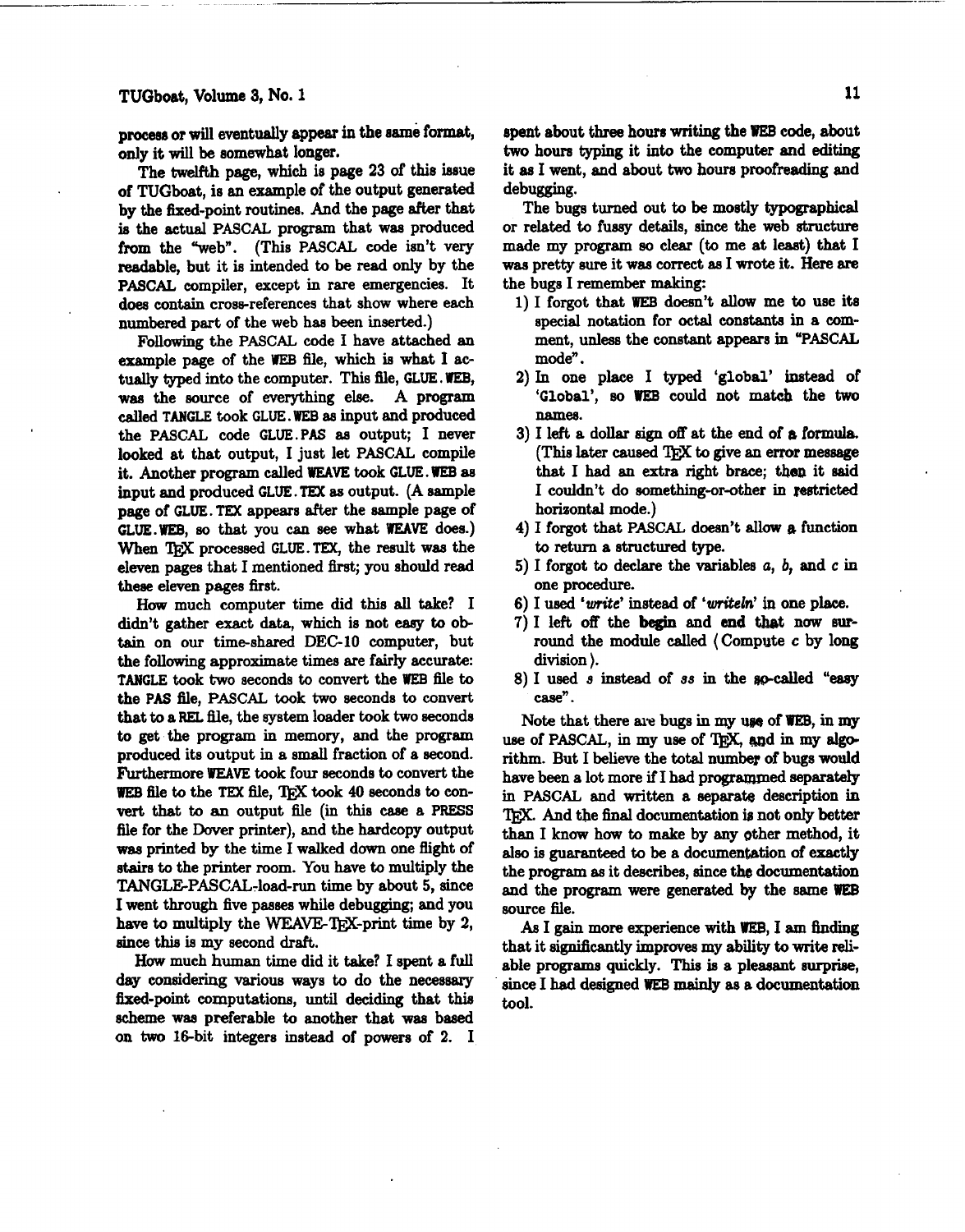# **Fixed-point Glue Setting**

|                                                                                                                                                                                                                                  |  | Section Page   |
|----------------------------------------------------------------------------------------------------------------------------------------------------------------------------------------------------------------------------------|--|----------------|
|                                                                                                                                                                                                                                  |  |                |
| The problem and a solution $\ldots$ $\ldots$ $\ldots$ $\ldots$ $\ldots$ $\ldots$ $\ldots$ $\ldots$ $\ldots$ $\ldots$ $\ldots$ $\ldots$ $\ldots$ $\ldots$ $\ldots$ $\ldots$ $\ldots$ $\ldots$ $\ldots$ $\ldots$ $\ldots$ $\ldots$ |  |                |
|                                                                                                                                                                                                                                  |  |                |
|                                                                                                                                                                                                                                  |  | $\bullet$      |
|                                                                                                                                                                                                                                  |  | $\overline{r}$ |
|                                                                                                                                                                                                                                  |  | - 8            |
|                                                                                                                                                                                                                                  |  | - 10           |

This research was supported in part by the National Science Foundation under grants IST-7921977 and MCS-7723738; by Office of Naval Research grant N00014-81-K-0330; and by the IBM Corporation.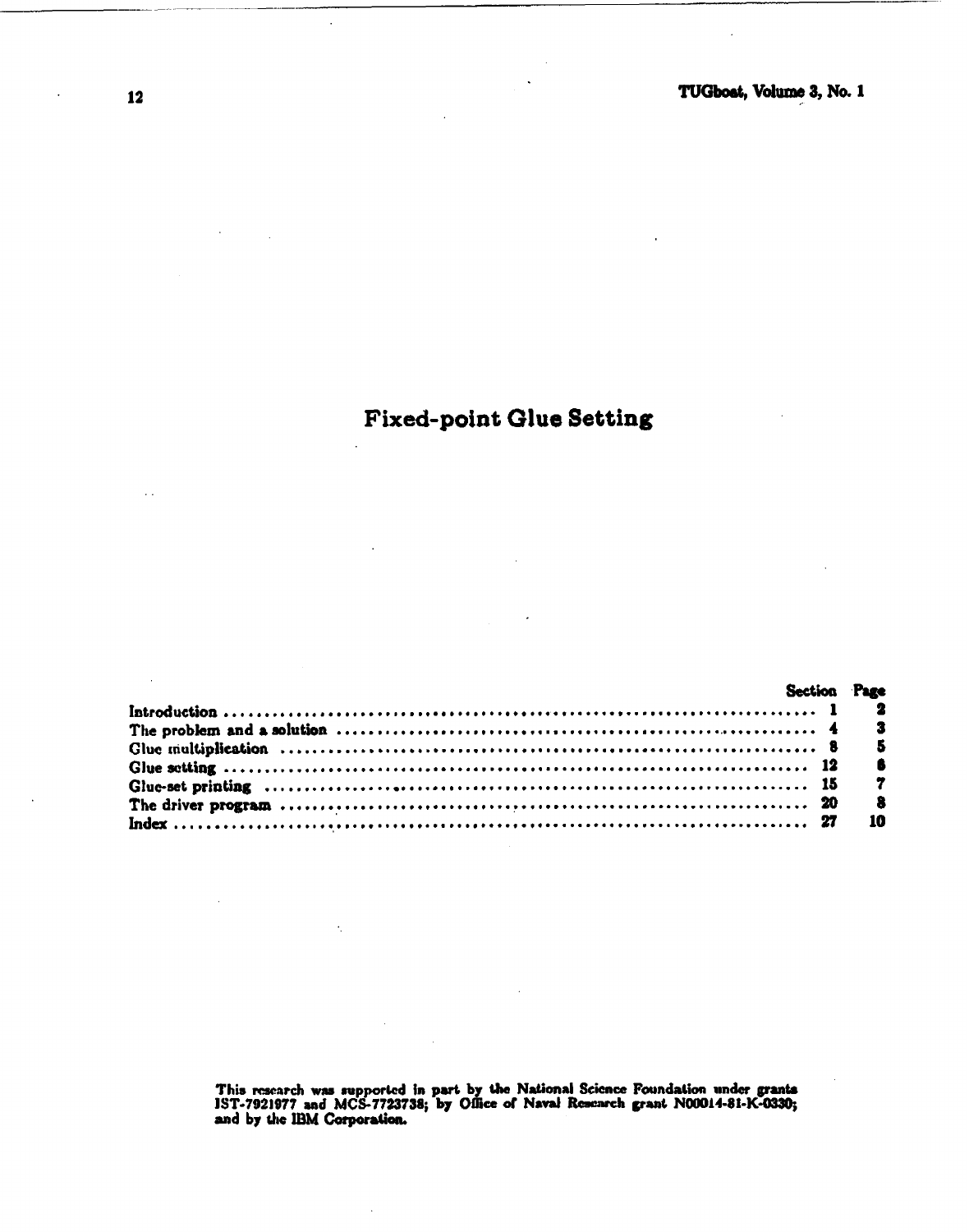$\overline{\mathbf{2}}$ **INTRODUCTION** 

1. Introduction. If TEX is being implemented on a microcomputer that does 32-bit addition and subtraction, but with multiplication and division restricted to 16-bit multipliers and divisors, it can still do the computations associated with the setting of glue in a suitable way. This program illustrates one solution to the problem.

Another purpose of this program is to provide the first "short" example of the use of VEB.

2. The program itself is written in standard PASCAL. It begins with a normal program header, most of which will be filled in with other parts of this "web" as we are ready to introduce them.

program  $GLUE$ (input, output);

type (Types in the outer block 6) var (Globals in the outer block 8) procedure initialize; { this procedure gets things started } var (Local variables for initialization  $\theta$ ) begin (Sct initial values 10) end:

3. Here are two macros for common programming idioms.

define  $\text{incr}(\ddot{\ast}) = \ddot{\ast} \leftarrow \dot{\ast} + 1$  { increase a variable by unity } define  $decr(\mathbf{f}) \equiv \mathbf{f} \leftarrow \mathbf{f} - 1$  { decrease a variable by unity} **GLUE** \$1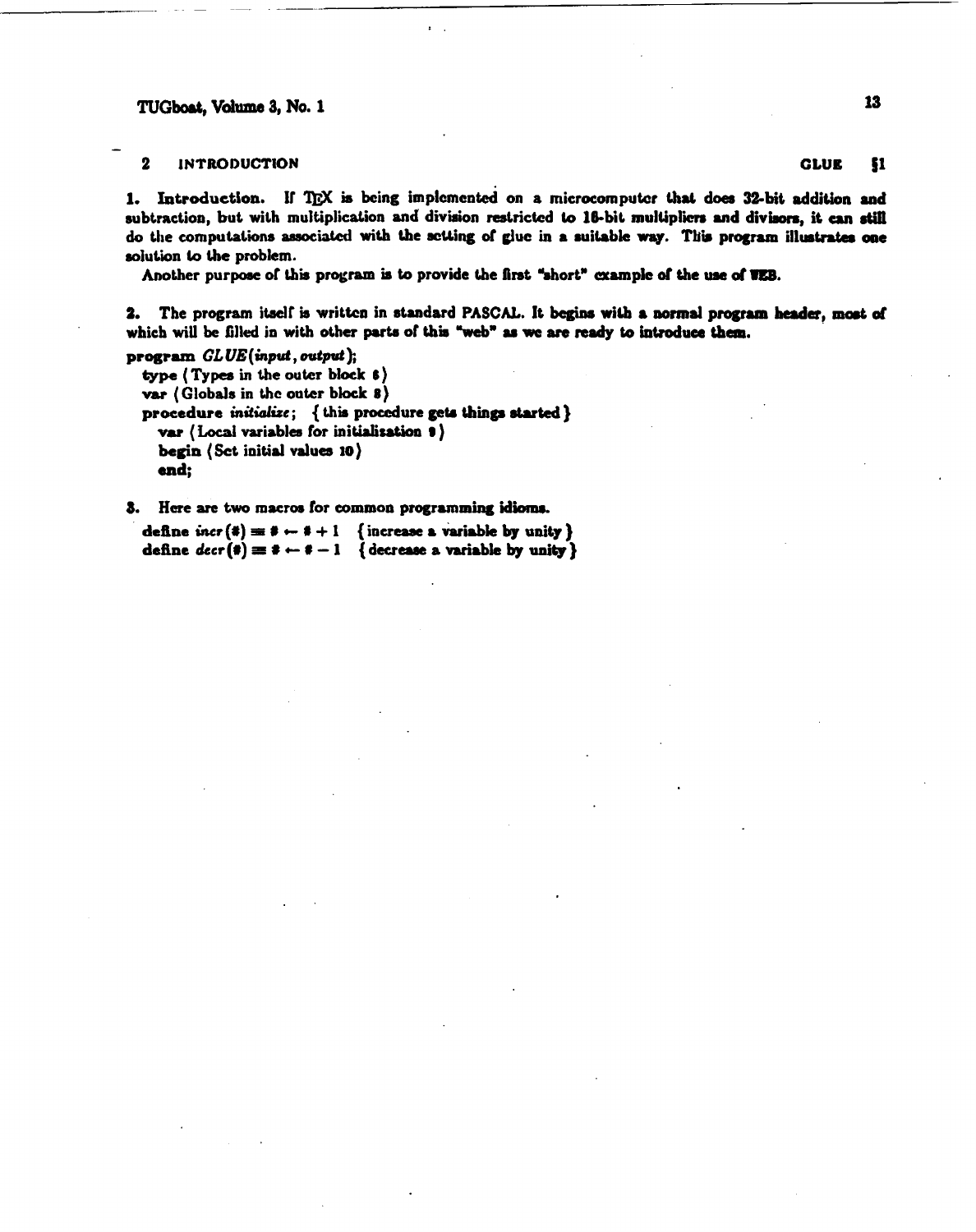### **<sup>54</sup>GLUE TI119 PltODLLM AND A SOLUTION 3**

**4.** The problem and a solution. We are concerned here with the "setting of glue" that occurs when a TEX box is being packaged. Let  $x_1, \ldots, x_n$  be integers whose sum  $s = x_1 + \cdots + x_n$  is positive, and let t be another positive integer. These x<sub>i</sub> represent scaled amounts of glue in units of spt (scaled points), where one sot is  $2^{-16}$  of a printer's point. The other quantity t represents the total by which the glue should stretch or shrink. Following the conventions of TEX82, we will assume that the integers we deal with are less than  $2^{31}$  in absolute value.

After the glue has been set, the actual amounts of incremental glue space (in spt) will be the integers  $f(x_1), \ldots, f(x_n)$ , where f is a function that we wish to compute. We want  $f(x)$  to be nearly proportional to  $x$ , and we also want the sum  $f(x_1) + \cdots + f(x_n)$  to be nearly equal to t. If we were using floating-point arithmetic, we would simply compute  $f(x) = (t/s) \cdot x$  and hope for the best; but the goal here is to compute a suitable  $f$  using only the fixed-point arithmetic operations of a typical "16-bit microeomputer."

The solution adopted here is to dctcrmine **integers** a, **6,** c such that

$$
f(x) = \lfloor 2^{-b}c\lfloor 2^{-a}x\rfloor \rfloor
$$

if **z** is positive. Thus, we take z and shift it right by a bits, then multiply by **c** (which is 215 or Icss), and shift the product right by b bits: The quantities a, **6,** and c are to be chosen **so** that this calculation **Jocsn't**  cause overflow and so that  $f(x_1) + \cdots + f(x_n)$  is reasonably close to t.

The following method is used to calculate a and **6:** Suppose

$$
y=\max_{1\leq i\leq n}|x_i|.
$$

Let d and e be the smallest integers such that  $t < 2^d s$  and  $y < 2^e$ . Since s and t are less than  $2^{31}$ , we hve  $-30 \le d \le 31$  and  $1 \le e \le 31$ . An error message is given if  $d+e > 31$ ; in such a case some  $x_m$ hve  $-30 \le d \le 31$  and  $1 \le e \le 31$ . An error message is given if  $d + e > 31$ ; in such a case some  $x_m$  has  $|x_m| \ge 2^{e-1}$  and we are trying to change  $|x_m|$  to  $|(t/s)x_m| \ge 2^{d+e-2} \ge 2^{30}$  spt, which TEX does not has  $|x_m| \ge 2^{e-1}$  and we are trying to change  $|x_m|$  to  $|(t/s)x_m| \ge 2^{e+e-2} \ge 2^{30}$  spt, which TEX does not permit. (Consider, for example, the "worst case" situation  $x_1 = 2^{30} + 1$ ,  $x_2 = -2^{30}$ ,  $t = 2^{31} - 1$ ; surely *we* necd not bother trying to accommodate such anomalous combinations of values.) On the other band if  $d+e \leq 31$ , we set  $a=e-16$  and  $b=31-d-e$ . Notice that this choice of a guarantees that  $|2^{-a}x| < 2^{16}$ . We will choose c to be at most  $2^{15}$ , so that the product will be less than  $2^{31}$ .

The computation of c is the tricky part. The "ideal" value for c would be  $\rho = 2^{a+b}t/s$ , since  $f(x)$  should be approximately  $(t/s) \cdot x$ . Furthermore it is better to have c slightly larger than  $\rho$ , instead of slightly smaller, since the other operations in  $f(x)$  have a downward bias. Therefore we shall compute  $c = [\rho]$ . Since  $2^{a+b}t/s < 2^{a+b+d} = 2^{15}$ , we have  $c \leq 2^{15}$  as desired.

We want to compute  $c = [\rho]$  exactly in all cases. There is no difficulty if  $s < 2^{15}$ , since c can be computed directly using the formula  $c = \lfloor (2^{a+b}t + s - 1)/s \rfloor$ ; we have  $2^{a+b}t < 2^{15}s < 2^{30}$ .

Otherwise let  $s = s_1 2^i + s_0$ , where  $2^{14} \le s_1 < 2^{15}$  and  $0 \le s_0 < 2^i$ . We will essentially carry out a long division. Let t be "normalized" so that  $2^{30} \leq 2^h t < 2^{31}$  for some h. Then we form the quotient and remainder of  $2<sup>h</sup>t$  divided by  $s_1$ ,

$$
2^h t = q s_1 + r.
$$

It follows that  $2^{h+l}t - qs = 2^l r - s_0 q = R$ , say. If  $0 \ge R > -s$  we have  $q = \lceil 2^{h+l}t/s \rceil$ ; otherwise we can replace  $(q, R)$  by  $(q \pm 1, R \mp s)$  until R is in the correct range. It is not difficult to prove that q needs to be increased at most once and decreased at most seven times, since  $2^i r - s_0 q < 2^i s_1 \le s$  and needs to be increased at most once and decreased at most seven times, since  $2^t r - s_0 q < 2^t s_1 \le s$  and  $s_0 q/s \le (2^h t/s_1)(s_0/2^l s_1) < 2^{31}/s_1^2 \le 8$ . Finally  $c = [2^{a+b-h-l}q]$ ; and we have  $a + b - h - l = -1$  or  $-2$  since  $2^{28+l} \$ 

An error analysis shows that these values of a, b, and c work satisfactorily, except in unusual cases where we wouldn't expect them to. We have

$$
f(x) = 2^{-b}(2^{a+b}t/s + \theta_0)(2^{-a}x - \theta_1) - \theta_2
$$
  
=  $(t/s)x + \theta_0 2^{-a-b}x - \theta_1 2^{a}t/s - 2^{-b}\theta_0 \theta_1 - \theta_2$ 

where  $0 \le \theta_0, \theta_1, \theta_2 < 1$ . Now  $0 \le \theta_0 2^{-a-b}x < 2^{a-a-b} = 2^{d+c-15}$  and  $0 \le \theta_1 2^a t/s < 2^{a+d} = 2^{d+c-16}$ , and the other two terms are negligible. Therefore  $f(x_1)+\cdots+f(x_n)$  differs from *t* by at most about  $2^{d+\epsilon-15}n$ . Since  $2^{d+e}$  spt is larger than the largest stretching or shrinking of glue after expansion, the error is at worst about **n/32000** times **as** much as this, **so** it is quitc rcawnable. For **cxamplc,** even if fill glue is being **used to**  stretch 20 inches, the error will still be less than  $\frac{1}{1600}$  of an inch.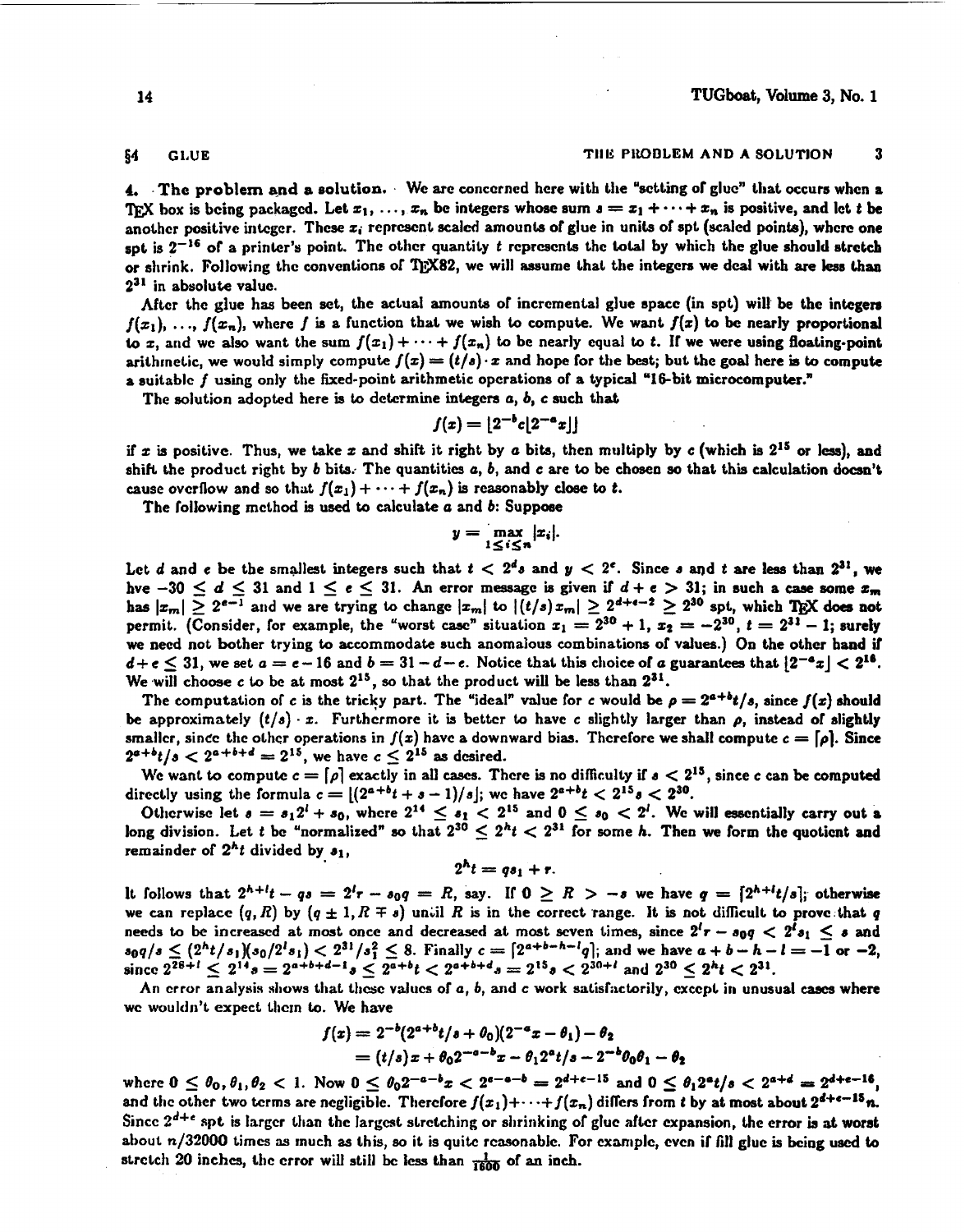#### THE PROBLEM AND A SOLUTION 4

To sum up: Given the positive integers s, t, and y as above, we set  $a \leftarrow \lfloor \lg y \rfloor - 15$ ,  $b \leftarrow 29 - \lfloor \lg y \rfloor - \lfloor \lg t / s \rfloor$ , Б. and  $c \leftarrow [2^{a+b}t/s]$ . The implementation below shows how to do the job in PASCAL without using large numbers.

TEX wants to have the glue-setting information in a 32-bit data type called glue.ratio. The PASCAL В. implementation of TpX82 has  $glue\_ratio = red$ , but alternative definitions of glue\_ratio are explicitly allowed.

For our purposes we shall let glue-ratio be a record that is packed with three fields: The a part will hold the positive integer  $a + 16$ , the b\_part will hold the nonnegative integer b, and the c\_part will hold the nonnegative integer c. Note that we have only about 25 bits of information in all, so it should fit in 32 bits with ease.

(Types in the outer block  $6$ ) =

glue.ratio = packed record a.part:  $0..31$ ; {the quantity  $a + 16$  in our derivation}

 $b$ -part: 0..31; {the quantity b in our derivation }

c\_part:  $0$ .. '100000; { the quantity c in our derivation }

end:

scaled = integer; {this data type is used for quantities in spt units} This code is used in section 2.

The real problem is to define the procedures that TRX needs to deal with such glue-ratio values: (a) Given 7. scaled numbers  $s$ ,  $t$ , and  $y$  as above, to compute the corresponding glue\_ratio. (b) Given a scaled number  $x$ and a glue-ratio g, to compute the scaled number  $f(x)$ . (c) Given a glue-ratio g, to print out a decimal equivalent of g for diagnostic purposes.

\$5

**GLUE**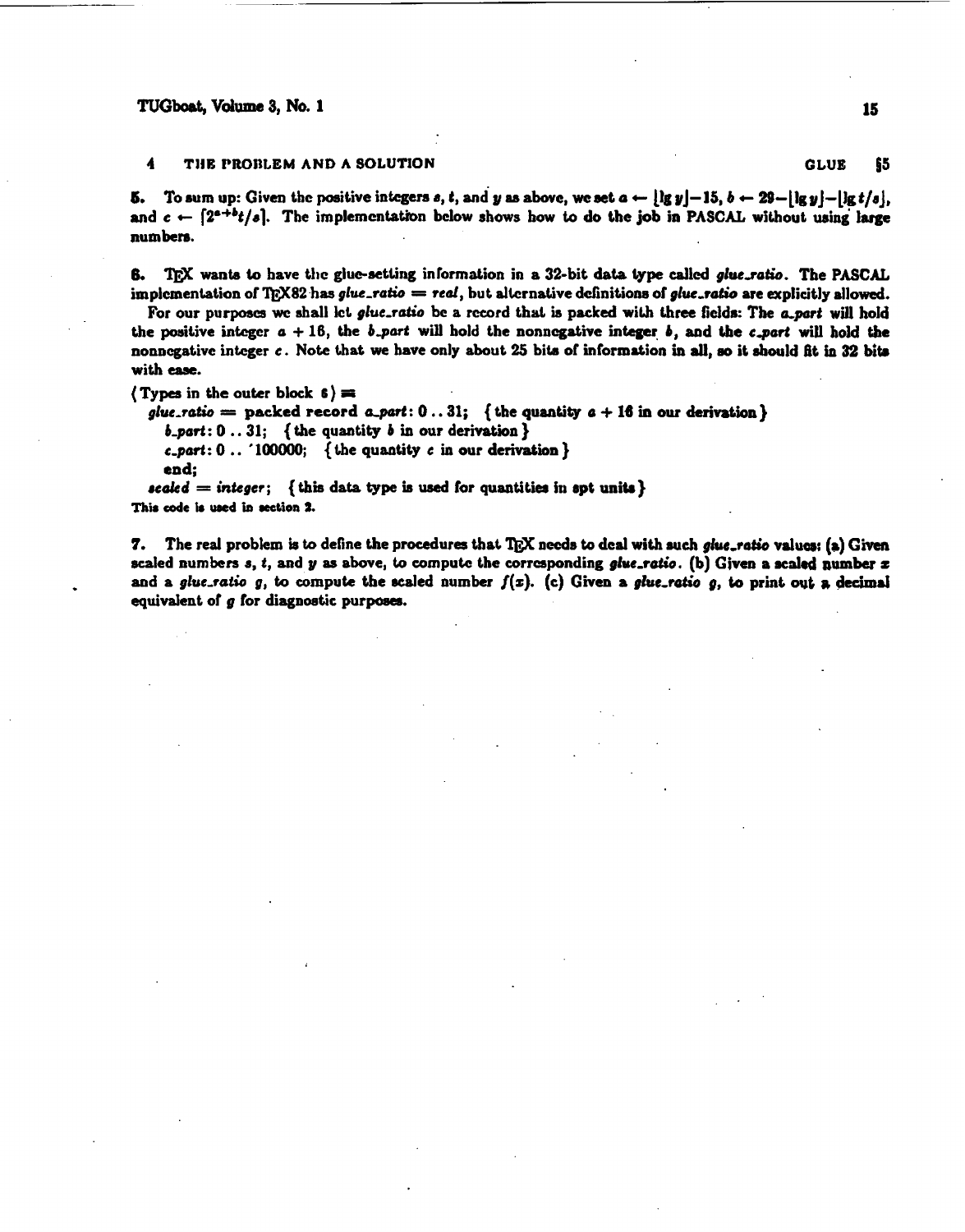58 **GLUE** 

#### **GLUE MULTIPLICATION** 5

Glue multiplication. The easiest procedure of the three just mentioned is the one that is needed 8. most often, namely, the computation of  $f(x)$ .

PASCAL doesn't have built-in binary shift commands or built-in exponentiation, although many computers do have this capability. Therefore our arithmetic routines use an array called 'two\_to\_the', containing powers of two. Divisions by powers of two are never done in the programs below when the dividend is negative, so the operations can safely be replaced by right shifts on machines for which this is most appropriate. (Contrary to popular opinion, the PASCAL operation 'x div 2' is not the same as shifting x right one binary place, when  $x$  is a negative odd integer, if the computer uses two's complement arithmetic. But division is equivalent to shifting when  $x$  is nonnegative.)

(Globals in the outer block  $\frac{1}{2}$ ) = two.to.the: array  $[0..30]$  of integer; { two.to.the  $[k] = 2<sup>k</sup>$ } See also sections 15 and 20. This code is used in section 2.

9. (Local variables for initialization  $\bullet$ ) =  $k: 1 \ldots 30;$  { an index for initializing two-to-the } This code is used in section 2.

```
10. (Set initial values 10) \equiv
```

```
two_to_the [0] \leftarrow 1;
```
for  $k - 1$  to 30 do two.to.the  $[k] \leftarrow two\_to\_the [k - 1] + two\_to\_the [k - 1]$ ; This code is used in section 2.

The glue-multiplication function  $f$  can now be written: 11.

define oa m a.a.part { convenient abbreviations } define  $gb \equiv g.b$ . part  $\{$  as alternatives to  $\}$ define  $gc \equiv g.c.part$  { PASCAL's with statement }

function glue\_mult(x:scaled; g:glue\_ratio): integer; {returns  $f(x)$  as above, assuming that  $x \ge 0$ } begin if  $g\sigma > 16$  then  $x \leftarrow x$  div two to the  $[ga - 16]$  {right shift by a places} else  $z \leftarrow z$  + two.to.the [16 - ga]; { left shift by -a places } glue\_mult  $\leftarrow$  ( $z \cdot ge$ ) div two\_to\_the [gb]; { right shift cx by b places } end: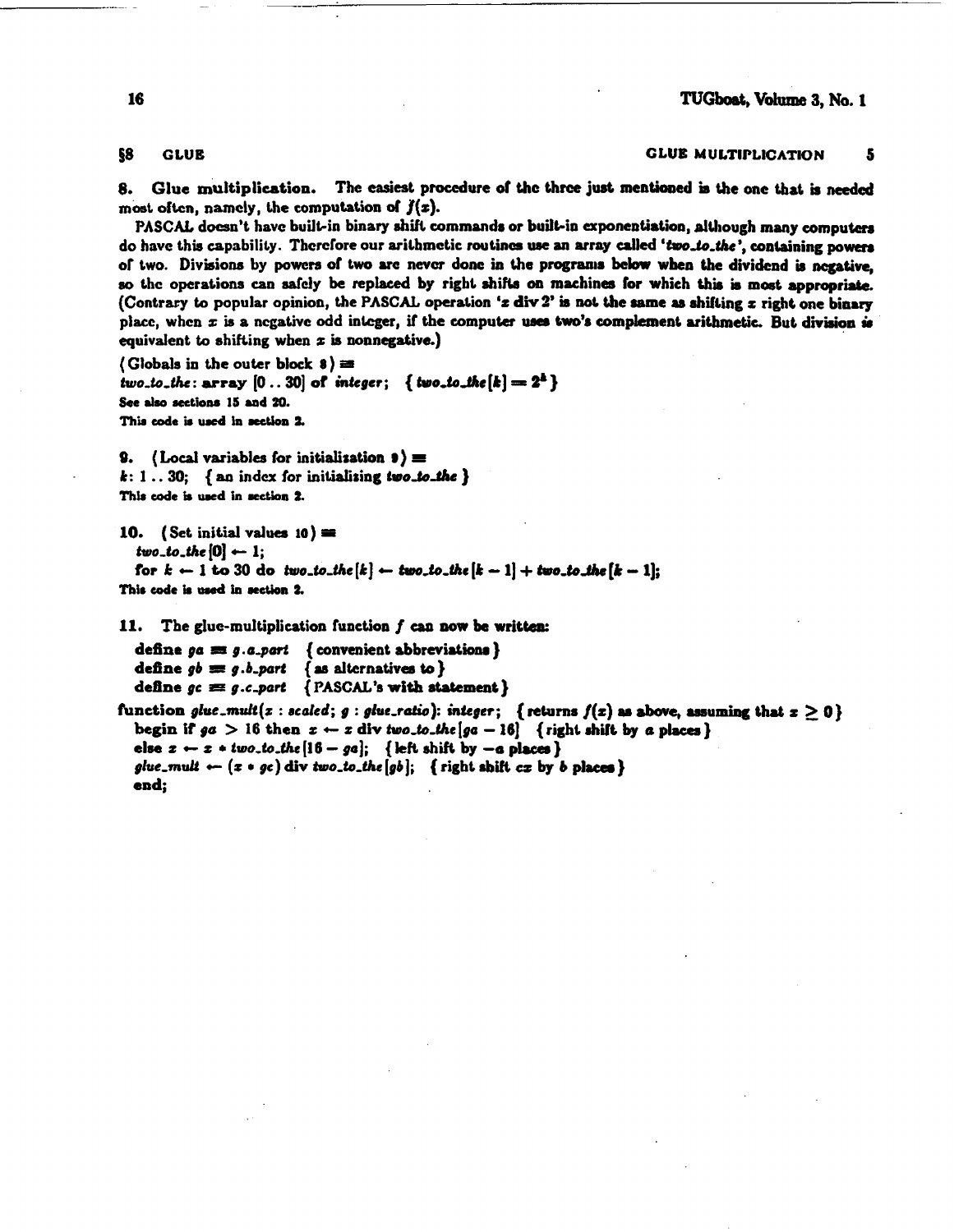ĥ **GLUE SETTING** 

12. Glue setting. The *glue-fix* procedure computes  $a, b$ , and c by the method explained above. TRX does not normally compute the quantity  $y$ , but it would not be difficult to make it do so.

This procedure would be a function that returns a *eluc*-ratio, if PASCAL would allow functions to produce records as values.

procedure glue\_fix(s, t, y : scaled; var  $g$  : glue\_ratio); var  $a, b, c$ : integer; { components of the desired ratio} k, h: integer;  $\{30 - |\lg s|, 30 - |\lg t|\}$  $ss: integer;$  {original (unnormalized) value of  $s$ }  $q, r, v: integer; \{ quotient, remainder, divisor\}$ w: integer;  $\{2^l\}$ begin (Normalize  $s$ ,  $t$ , and  $y$ , computing  $a$ ,  $k$ , and  $h$  13); if  $t < s$  then  $b \leftarrow 15 - a - k + h$  else  $b \leftarrow 14 - a - k + h$ ; if  $b < 0$  then begin write\_ln('!UExcessiveUglue.'); {error message}  $b \leftarrow 0; c \leftarrow 1; \{ \text{make } f(x) = |2^{-a}x| \}$ end else begin if  $k \ge 16$  then {easy case,  $s < 2^{15}$ }  $c \leftarrow (t \text{ div } two\_to\_the[h-a-b] + ss - 1)$  div so else (Compute  $c$  by long division 14): end:  $ga \leftarrow a + 16; gb \leftarrow b; gc \leftarrow c;$ end: 13. (Normalize s, t, and y, computing a, k, and h 13) = begin  $a \leftarrow 15$ ;  $k \leftarrow 0$ ;  $h \leftarrow 0$ ;  $ss \leftarrow s$ ; while  $y < 10000000000$  do  $\{y \text{ is known to be positive} \}$ begin  $\text{decr}(a)$ ;  $y \leftarrow y + y$ ; end; while  $s <$  10000000000 do {s is known to be positive} begin incr(k);  $s \leftarrow s + s$ ; end; while  $t < 10000000000$  do { t is known to be positive} begin incr(h);  $t \leftarrow t + t$ ; end: end This code is used in section 12. 14. (Compute c by long division 14)  $\equiv$ begin  $w \leftarrow two\_to\_the[16-k]$ ;  $v \leftarrow so$  div  $w$ ;  $q \leftarrow t$  div  $v$ ;  $r \leftarrow ((t \mod v) \circ \psi) - ((sa \mod w) \circ q)$ ; if  $r > 0$  then begin incr(q);  $r \leftarrow r - ss$ ; end else while  $r \leq -ss$  do begin  $decr(q); r - r + w;$ end; if  $a+b+k-h = -17$  then  $c \leftarrow (q+1)$  div 2  $\{l = 16 + k - h\}$ else  $c \leftarrow (q + 3)$  div 4; end This code is used in section 12.

**GLUE** \$12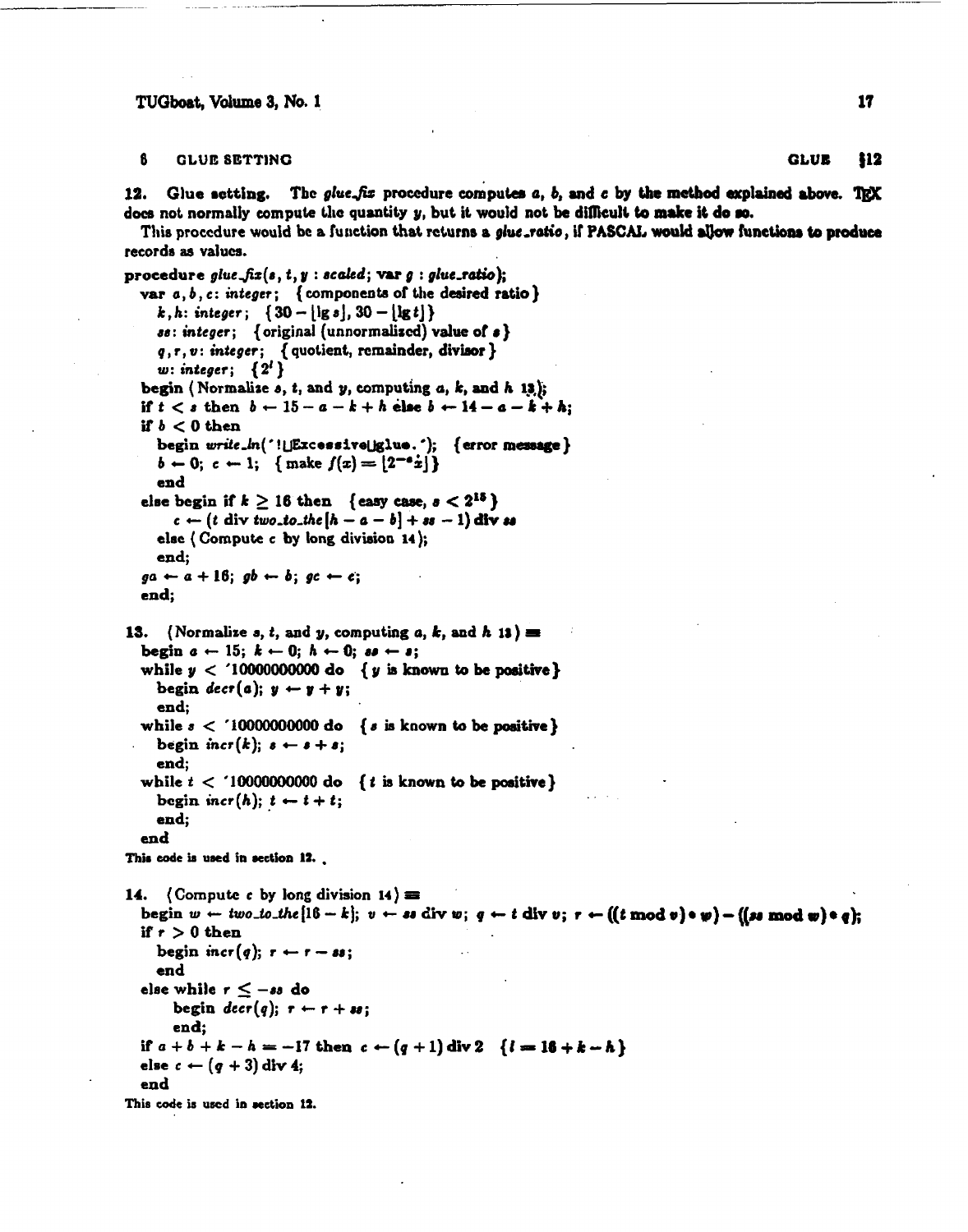#### $$15$ **GLUE**

**GLUE-SET PRINTING**  $\overline{\mathbf{r}}$ 

15. Glue-set printing. The last of the three procedures we need is print glue, which displays a glue-ratio in symbolic decimal form. Before constructing such a procedure, we shall consider some simpler routines. copying them from TEX.

define unity  $\equiv$  '200000 { 2<sup>16</sup>, represents 1.0000} (Globals in the outer block  $8$ ) +=  $dig$ : array  $[0 \tldots 15]$  of  $0 \tldots 9$ ; { for storing digits }

16. An array of digits is printed out by print digs.

```
procedure print digs(k : integer); { prints dig[k-1] \ldots dig[0] }
  begin while k > 0 do
    begin decr(k); write(chr(ord('0') + dig[k]));
    end:
  end;
```
17. A nonnegative integer is printed out by print int.

procedure  $print\_int(n : integer);$  {prints an integer in decimal form } var k: 0... 12; {index to current digit; we assume that  $0 \le n < 10^{12}$ } begin  $k \leftarrow 0$ : repeat  $dig[k] \leftarrow n \mod 10; n \leftarrow n \text{ div } 10; incr(k);$ until  $n = 0$ :  $print\_digs(k);$ end;

18. And here is a procedure to print a nonnegative scaled number.

procedure print\_scaled(s: scaled); { prints a scaled real, truncated to four digits } var  $k: 0...3$ ; {index to current digit of the fraction part} begin print\_int(s div unity); { print the integer part }

 $s \leftarrow ((s \mod unity) * 10000)$  div unity; for  $k \leftarrow 0$  to 3 do begin  $dig[k] \leftarrow s \mod 10; s \leftarrow s \text{ div } 10;$ end;  $write(\cdot, \cdot); print\_digs(4);$ end;

19. Now we're ready to print a *glue*-ratio. Since the effective multiplier is  $2^{-a-1}c$ , we will display the scaled integer  $2^{16-a-b}c$ , taking care to print something special if this quantity is terribly large.

procedure  $print_g luc(g: glue.ratio);$  { prints a glue multiplier } var  $d: -32...31;$  { the quantity  $16 - a - b$  } begin  $d \leftarrow 32 - ga - gb$ ; { the amount to shift c } while  $d > 15$  do begin  $write('2x');$   $decr(d);$  {indicate multiples of 2 for BIG cases} end: if  $d < 0$  then print\_scaled(gc div two\_to\_the[-d]) {shift right} else print\_scaled(gc  $\bullet$  two\_to\_the[d]) { shift left } end: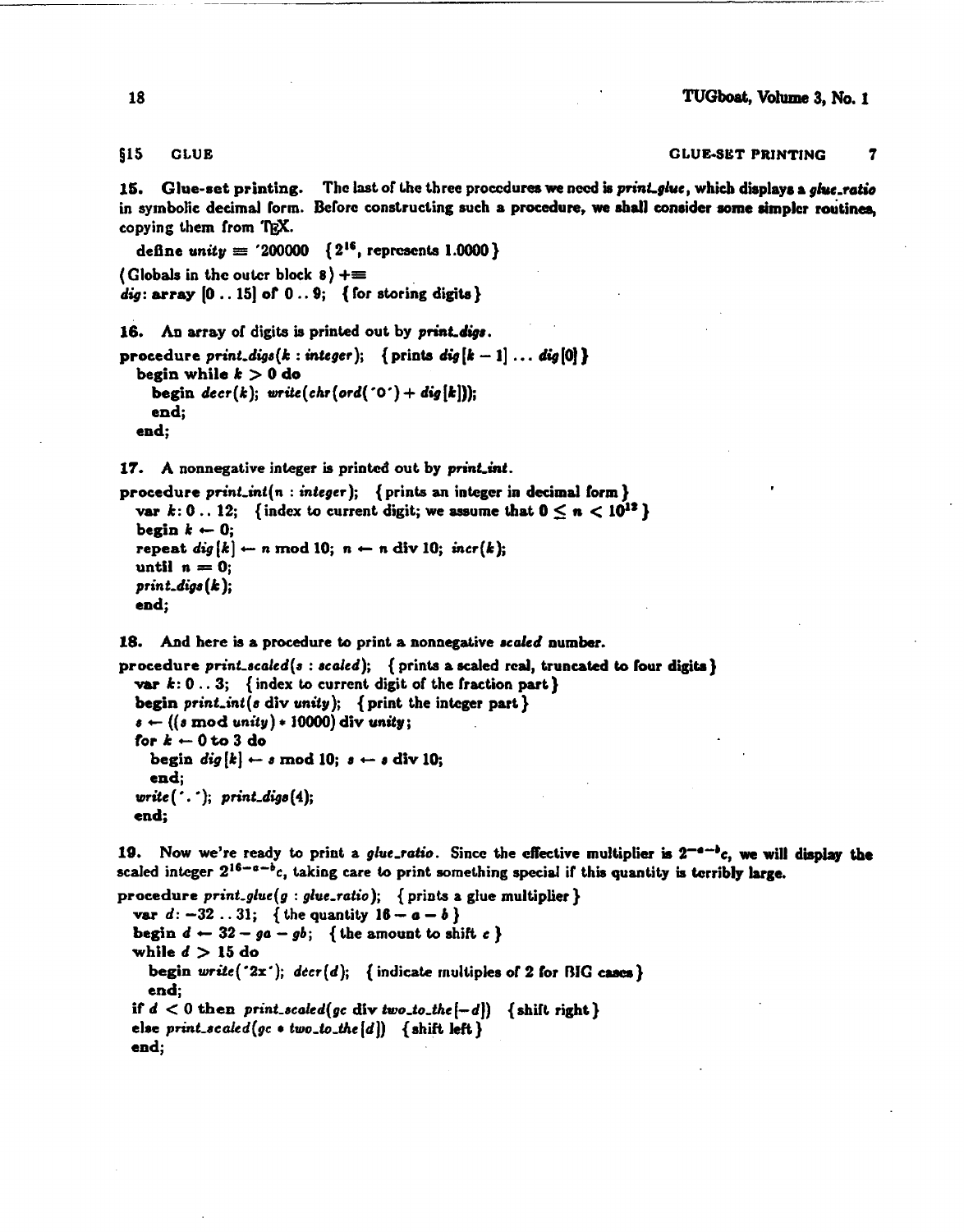#### R THE DRIVER PROGRAM

The driver program. In order to test these routines, we will assume that the input file contains 20. a sequence of test cases, where each test case consists of the integer numbers  $t, x_1, \ldots, x_n$ , 0; the final test case should be followed by an additional sero.

(Globals in the outer block  $8$ ) += x: array  $[1..1000]$  of scaled; {the  $x_i$ }  $t: scaled;$  { the desired total }  $m: integer;$  { the test case number }

21. Each case will be processed by the following routine, which assumes that t has already been read.

```
procedure test; { processes the next data set, given t and m }
  var n: 0...1000; { the number of items }
     k: 0... 1000; {runs through the items}
     y: scaled; \{ max_{1 \leq i \leq n} |x_1| \}g: glue\_ratio; { the computed glue multiplier }
     s: scaled; {the sum x_1 + \cdots + x_n}
     is: scaled; { the sum f(x_1) + \cdots + f(x_n)}
  begin write\_ln ('Test[data]set[number]]', m:0, ':'];
  (Read x_1, \ldots, x_n 22);
  (Compute s and y 23):
  if s\leq 0 then \textit{write\_ln}(\text{ 'Invalid\_data\text{`} (nonpositive\text{!sum}) ; \text{!`ch\'s} \text{!jective} } \text{!} \cdot \text{!}else begin (Compute g and print it 24);
     (Print the values of x_i, f(x_i), and the totals 25);
     end:
  end:
22. (Read x_1, \ldots, x_n 22)
  begin n \leftarrow 0;
  repeat incr(n); read(z[n]);
  until x[n] = 0;
  decr(n);end
This code is used in section 21.
23. (Compute s and y 23) =
  begin s \leftarrow 0; y \leftarrow 0;
  for k \leftarrow 1 to n do
     begin s \leftarrow s + x[k];
     if y < abs(x[k]) then y \leftarrow abs(x[k]);
     end:
  end
This code is used in section 21.
24. (Compute g and print it 24) =
  begin glue\text{-}fix(s,t,y,g); {set g, perhaps print an error message}
  write ('[i]Glue||ratio||is|]'); print_glue(g); write_ln('[](', ga - 16:0, ',', gb:0,',', gc:0,')');
  end
This code is used in section 21.
```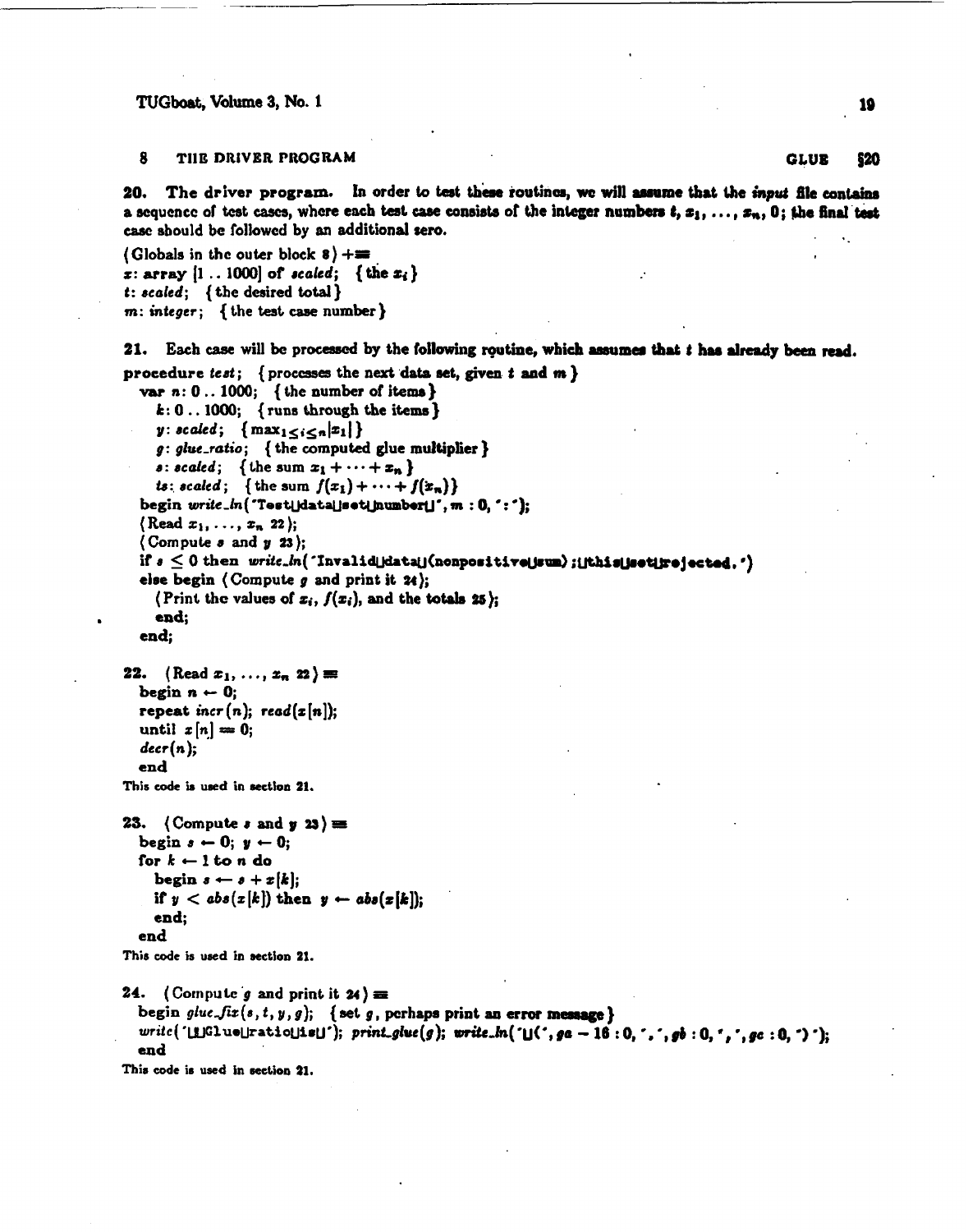### $$25$ **GLUE**

THE DRIVER PROGRAM  $\bullet$ 

25. (Print the values of  $x_i$ ,  $f(x_i)$ , and the totals 25) = begin to  $\leftarrow 0$ ; for  $k - 1$  to n do begin  $write(x[k]: 20);$ if  $z[k] \ge 0$  then  $y \leftarrow$  glue.mult $(z[k], g)$  else  $y \leftarrow -$ glue.mult $(-z[k], g)$ ; write\_ $ln(y:15)$ ; to  $\leftarrow u + y$ ; end:  $write\_ln('[]Totals', s : 13, ts : 15, '[] (versus[]', t : 0, ')')$ ; end This code is used in section 21.

```
26. Here is the main program.
  begin initialize; m \leftarrow 1; read(t);
  while t > 0 do
```

```
begin test; incr(m); read(t);
  end:
end.
```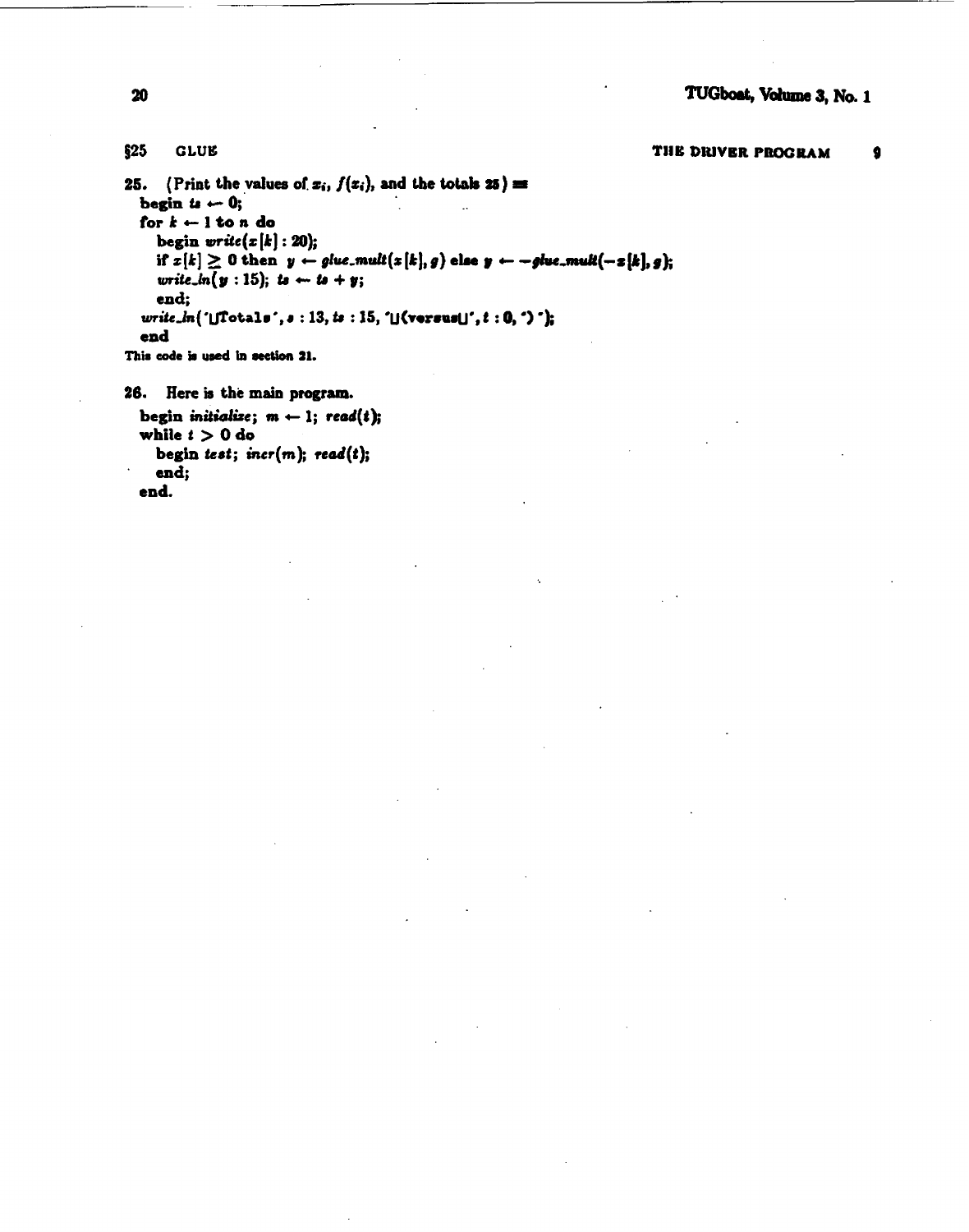#### 10 **INDEX**

27. Index. Here are the section numbers where various identifiers are used in the program, and where various topics are discussed.

 $a: 12.$ a\_part: 6, 11. abs: 23.  $b: 12.$ **-part:**  $**6**$ **, 11.**  $c: 12.$  $c_$  part:  $6.11$ . chr: 16.  $d: 19.$ decr: 3, 13, 14, 16, 19, 22. dig: 15, 16, 17, 18. div: 8. error analysis: 4.  $g: \quad 11, 12, 21.$ ga: 11, 12, 19, 24.  $gb: 11, 12, 19, 24.$  $gc: 11, 12, 19, 24.$  $GLUE: 2.$ glue\_fix: 12, 24. glue\_mult: 11, 25. glue\_ratio: 6, 7, 11, 12, 15, 19, 21.  $k: 12.$ hairy mathematics: 4. incr: 3, 13, 14, 17, 22, 26. initialize: 2, 26. input: 2, 20. integer: 6, 8, 11, 12, 16, 17, 20.  $k:$  12, 17, 18.  $m: 20.$  $n: 21.$ ord: 16. output: 2. print\_digs: 16, 17, 18. print\_glue: 15, 19, 24. print\_int: 17, 18. print\_scaled: 18, 19. program header: 2.  $q: 12.$  $r: 12.$ read: 22, 26. real: 6.  $\frac{12}{21}$ . scaled: §, 11, 12, 18, 20, 21. shifting: 8.  $ss: 12, 13, 14.$  $t: 12, 20.$ *test:* 21, 26.  $ts: 21, 25.$ two\_to\_the: 8, 9, 10, 11, 12, 14, 19. unity: 15, 18.

 $9:12.$ w: 12. with: 11. write: 16, 18, 19, 24, 25. write\_in: 12, 21, 24, 25.  $3: 11.20.$  $y: 12.21.$ 

21

### **GLUE** 127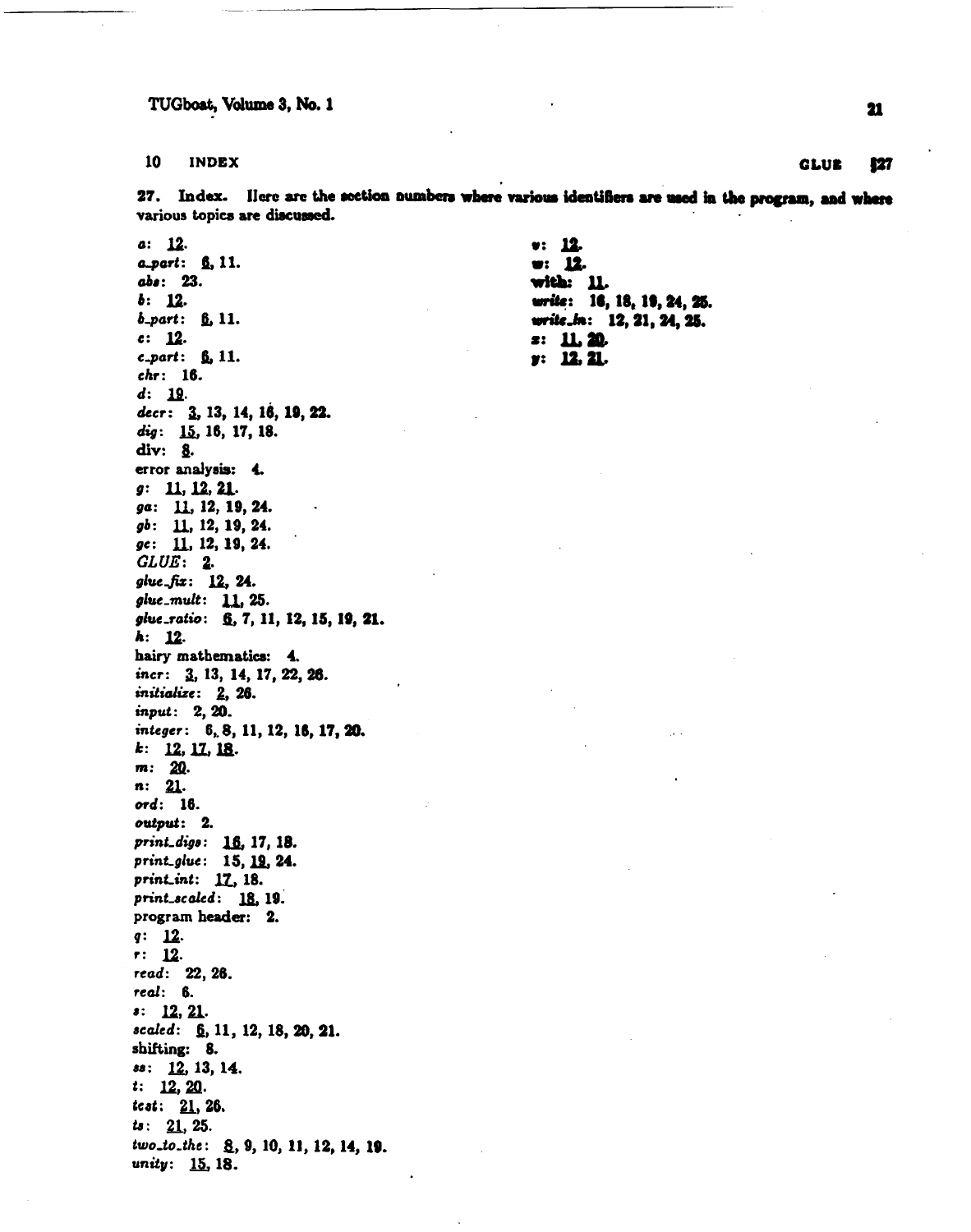**MODULE NAMES 11** 

## **527 GLUE**

( **Compute c by long divirion 14** ) k,  $\epsilon^{-1}$  $\overline{\text{Compute } g}$  and print it **24**) **(Compute** *8* **and y 23)**  ( **Clobals in the outer block** *8* )  $($ Local variables for initialization **9**) ( **Normalire a,** *t,* **and y, computing** *a, k,* **and** *h* **is)**   $(P \text{rint the values of } x_i, f(x_i)$ , and the **totals 25**)  $(\text{Read } x_1, \ldots, x_n, 22)$ **(Set initial values 10)**   $\epsilon$ ( **Typcs in the outer black** *6* )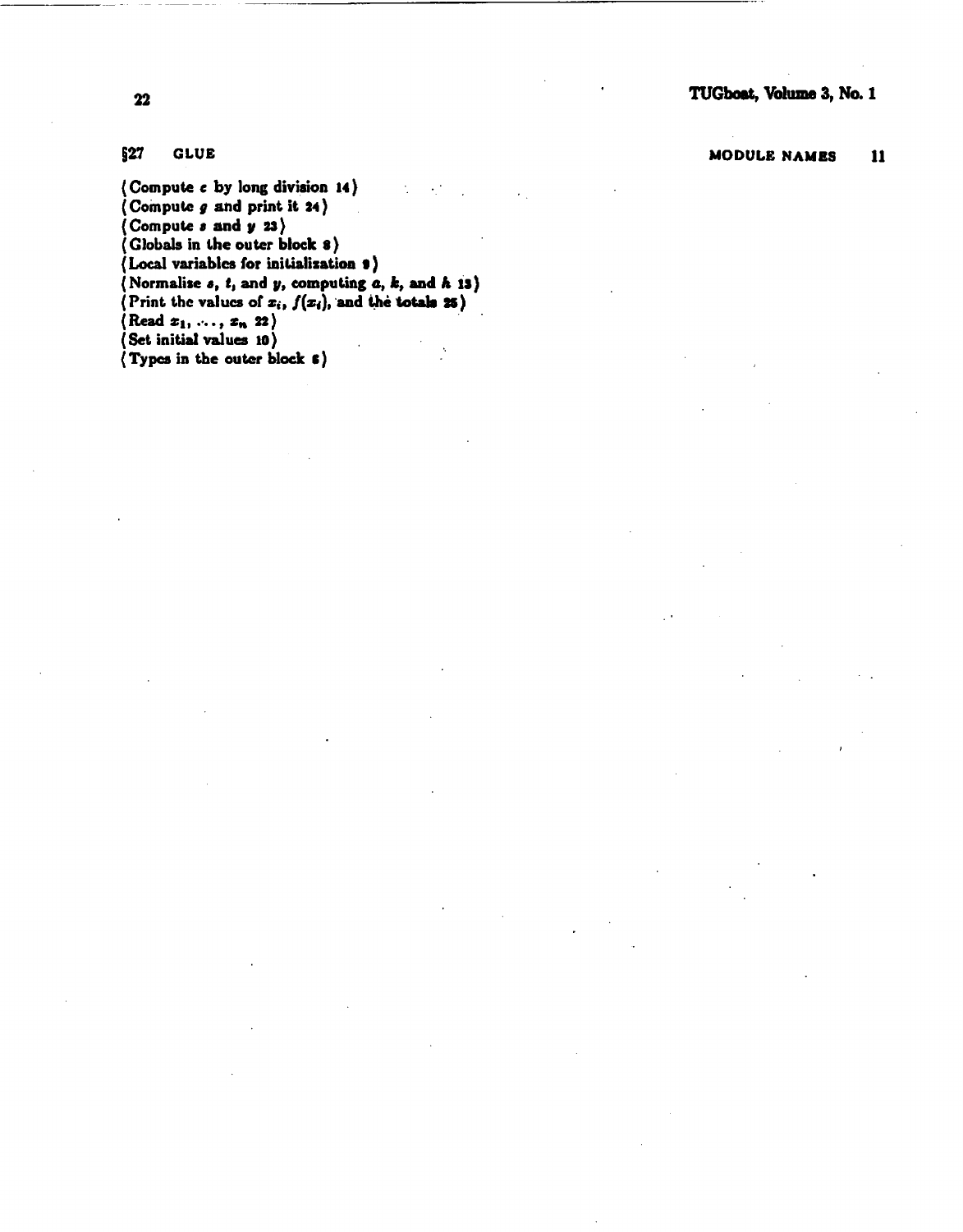17 Dec 1981 18:25 GLUE.OUT[PAS.DEK] Page 1 Test data set number 1: Glue ratio is 1.1111 (0.14.18205) 30000 33334 40000 44445 50000 55557 60000 66668 180000 200004 (versus 200000) **Totals** Test data set number 2: Glue ratio is 0.0111 (0.21.23302) 30000 333 40000 444 50000 555 60000 666 180000 Totals 1998 (versus 2000) Test data set number 3: Glue ratio is 71.4101 (8,0,18281) 8000000 571281250  $-9000000$ -642686836 8000000 571281250 4000 274215 7000000 499857383 1000007262 (versus 1000000000) Totals 14004000 Test data set number 4: Glue ratio is 0.0000 (8.24.15335) 8000000 28  $-9000000$  $-32$ 8000000 28 4000  $\bullet$ 7000000 24 **Totals** 14004000 48 (versus 100) Test data set number 5: Glue ratio is 2x2x2x2x2x2x8681.0000 (-6.1.17362) 800 444467200 -500025600  $-900$ 800 444467200 400 222233600 700 388908800 Totals 1800 1000051200 (versus 1000000000) Test data set number 6: ! Excessive glue. Glue ratio is 2x2x2x2x2x2x2x0.5000 (-6.0.1) 800 51200  $-900$  $-57600$ **800** 51200 400 25600  $-700$  $-44800$ **Totals** 400 25600 (versus 1000000000) Test data set number 7: Invalid data (nonpositive sum); this set rejected. Test data set number 8: Glue ratio is 0.0000 (1,30,11931) 60000 n -59999  $\bullet$ 90000  $\mathbf{a}$ **Totals** 90001  $0$  (versus  $1$ )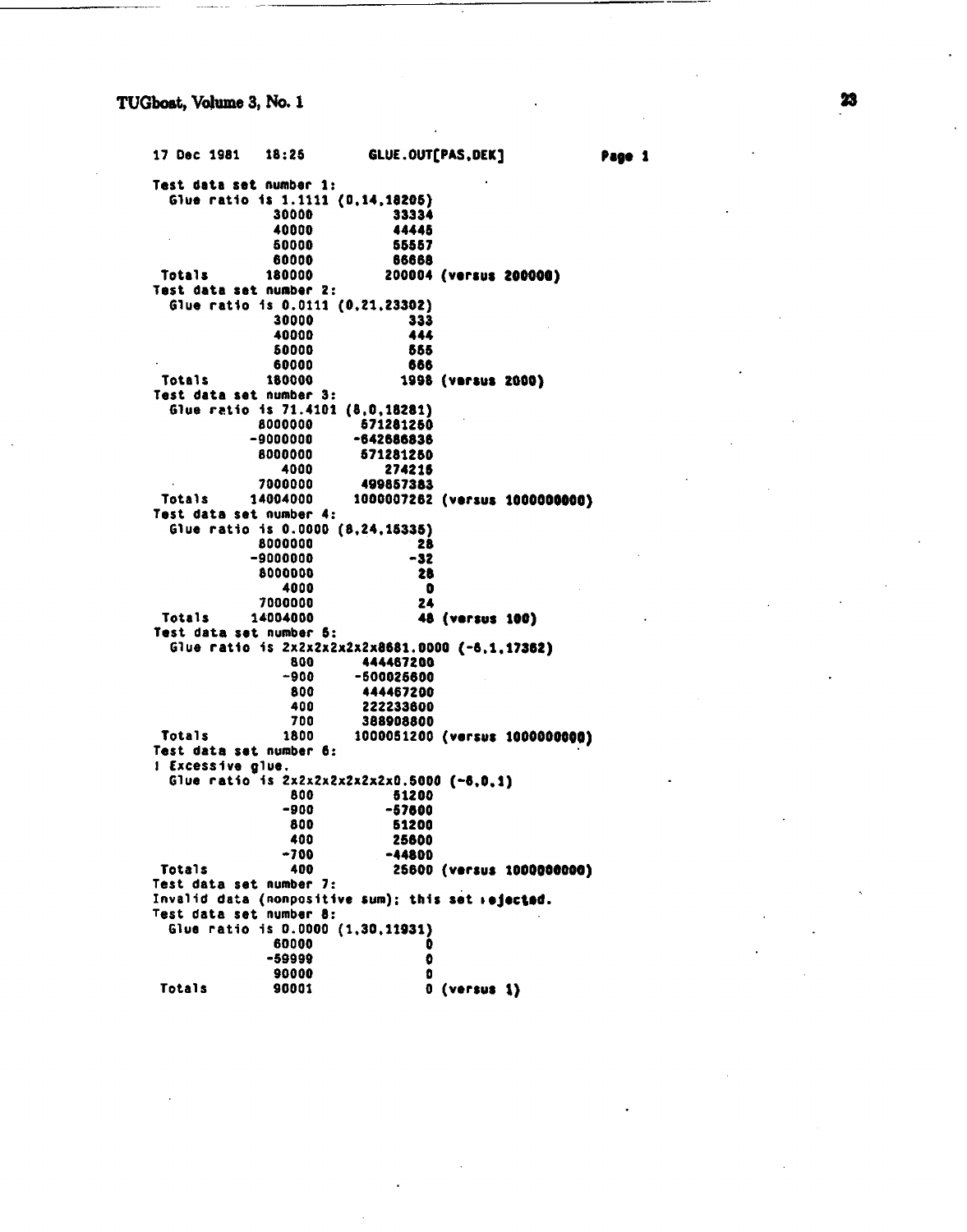#### GLUE.PASTPAS.DEKT Page 1 17 Dec 1981  $18:26$

{2}PROGRAM GLUE(INPUT.OUTPUT); TYPE/6)GLUERATIO=PACKED RECORD APART:0..31:BPART:0..31:CPART:0..32768: END: SCALED=INTEGER: VAR{8}TWOTOTHE FARRAY[0..30]OF INTEGER; {15}DIG:ARRAY[0..15]OF 0..9;{20}X:ARRAY[1..1000]OF SCALED;T:SCALED; M: INTEGER; PROCEDURE INITIALIZE; VAR{9}K: 1..30; BEGIN{10}TWOTOTHE[0]:=1; FOR K:=1 TO 30 DO TWOTOTHE[K]:=TWOTOTHE[K-1]+TWOTOTHE[K-1];END; {11}FUNCTION GLUEMULT(X:SCALED;G:GLUERATIO):INTEGER; BEGIN IF G.APART>16 THEN X:=X DIV TWOTOTHEFG.APART-16]ELSE X:=X\*TWOTOTHE [16-G.APART]; GLUEMULT:=(X\*G.CPART)DIV TWOTOTHE[G.BPART]; END; T12)PROCEDURE GLUEFIX(S.T.Y:SCALED; VAR G:GLUERATIO); VAR A.B.C:INTEGER; K.H. INTEGER: SS: INTEGER: Q.R.V: INTEGER: W: INTEGER: BEGIN(13) BEGIN A:=15: K:=0;H:=0;SS:=S;WHILE Y<1073741824 DO BEGIN A:=A-1;Y:=Y+Y:END: WHILE S<1073741824 DO BEGIN K:=K+1;S:=S+S;END; WHILE T<1073741824 DO BEGIN H:=H+1;T:=T+T;END;END; IF T<S THEN B:=15-A-K+H ELSE B:=14-A-K+H; IF B<0 THEN BEGIN WRITELN('I Excessive glue.');B:=0;C:=1;<br>END ELSE BEGIN IF K>=16 THEN C:=(T DIV TWOTOTHE[H-A-B]+SS-1)DIV SS ELSE{ 14}BEGIN W: = TWOTOTHE[16-K]:V: = SS DIV W;Q: = T DIV V; R:=((T MOD V)\*W)-((SS MOD W)\*Q):IF R>0 THEN BEGIN Q:=Q+1;R:=R-SS; END ELSE WHILE R<=-SS DO BEGIN Q:=Q-1;R:=R+SS;END; IF A+B+K-H=-17 THEN C:=(Q+1)DIV 2 ELSE C:=(Q+3)DIV 4;END;END; G.APART: = A+16; G.BPART: = B; G.CPART: = C; END; {16}PROCEDURE PRINTDIGS(K:INTEGER); BEGIN WHILE K>0 DO BEGIN K:=K-1: WRITE(CHR(ORD('0')+DIG[K])):END:END:{17}PROCEDURE PRINTINT(N:INTEGER): VAR K:0..12: BEGIN K:=0; REPEAT DIG[K]:=N MOD 10:N:=N DIV 10; K:=K+1; UNTIL N=0;PRINTDIGS(K):END:{18}PROCEDURE PRINTSCALED(S:SCALED); VAR K: 0..3: BEGIN PRINTINT(S DIV 65536):  $S:=(S$  MOD 65536)\*10000)DIV 65536; FOR K:=0 TO 3 DO BEGIN DIG[K]:=S MOD 10;S:=S DIV 10;END;WRITE('.'); PRINTDIGS(4);END;{19}PROCEDURE PRINTGLUE(G:GLUERATIO);VAR D:-32..31; BEGIN D:=32-G.APART-G.BPART;WHILE D>15 DO BEGIN WRITE('2x');D:=D-1;END; IF D<0 THEN PRINTSCALED(G.CPART DIV TWOTOTHEF-DT)ELSE PRINTSCALED(G. CPART\*TWOTOTHE[D])END: {21}PROCEDURE TEST; VAR N:0.1000;K:0.1000; Y: SCALED: G: GLUERATIO: S: SCALED: TS: SCALED: BEGIN WRITELN('Test data set number ',M:0,':');{22}BEGIN N:=0; REPEAT N:=N+1;READ(X[N]);UNTIL X[N]=0;N:=N-1;END;{23}BEGIN S:=0;Y:=0; FOR K:=1 TO N DO BEGIN S:=S+X[K];IF Y<ABS(X[K])THEN Y:=ABS(X[K]);END; END; IF S<= 0 THEN WRITELN( 'Invalid data (nonpositive sum); this set rejected.')ELSE BEGIN(24)BEGIN GLUEFIX(S.T.Y.G):WRITE(' Glue ratio is '):PRINTGLUE(G):<br>WRITELN(' ('.G.APART-16:0.'.'.G.BPART:0.'.'.G.CPART:0.')'):END; {25}BEGIN TS:=0;FOR K:=1 TO N DO BEGIN WRITE(X[K]:20); IF X[K]>=0 THEN Y:=GLUEMULT(X[K],G)ELSE Y:=-GLUEMULT(-X[K],G); WRITELN(Y:15);TS:=TS+Y;END; WRITELN(' Totals', S:13, TS:15,' (versus ', T:0,')'); END; END; END; {26}BEGIN INITIALIZE;M:=1;READ(T);WHILE T>0 DO BEGIN TEST;M:=M+1; READ(T):END:END.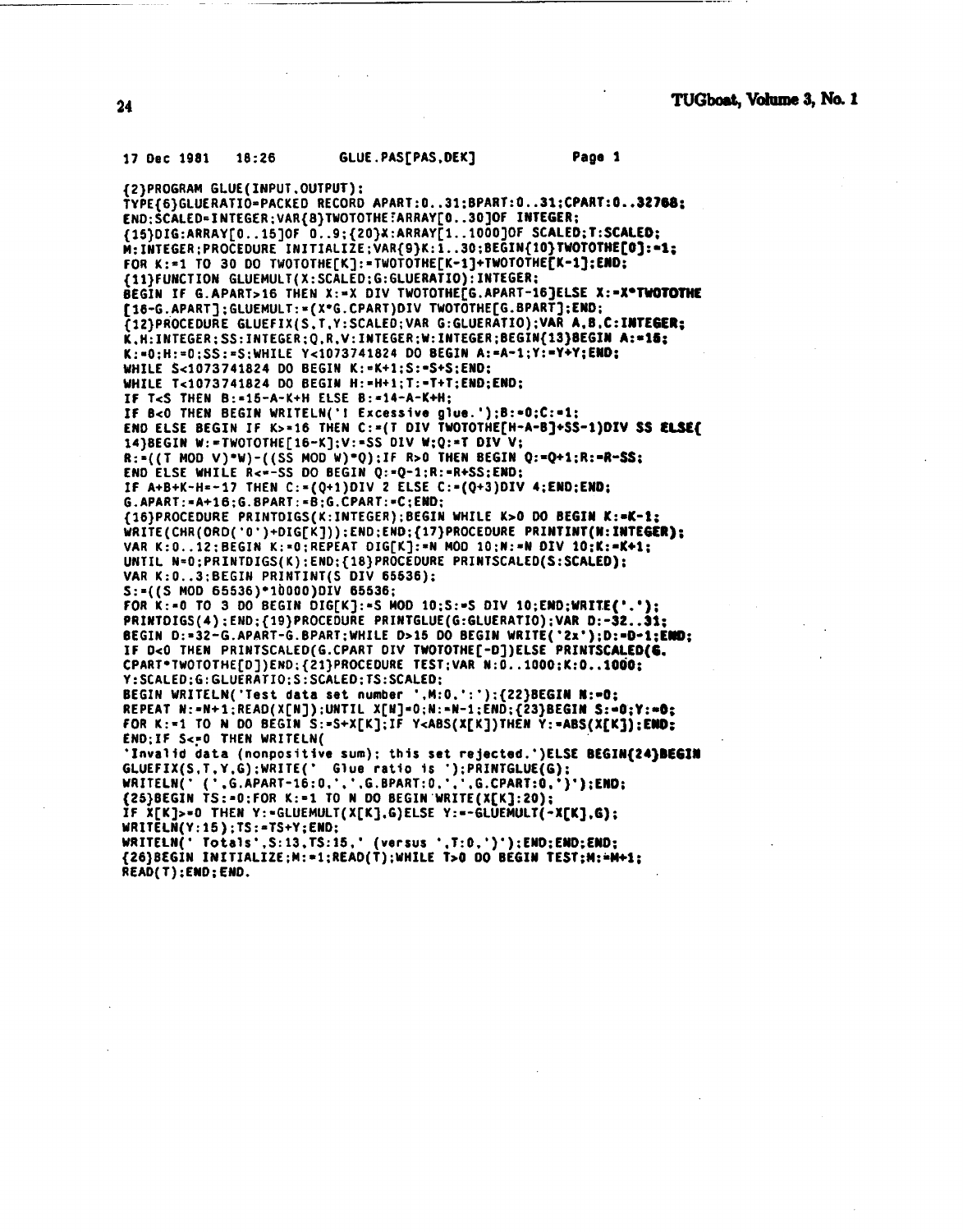### 17 Dec 1981 18:28 GLUE. **TEX[PAS,DEK J** . **Page 6**

```
\N12. Glue setting. 
The \\{glue\_fix} procedure computes SaS, SbS, and ScS by the method explained
above. \overline{\text{MEX}} does not normally compute the quantity SyS, but
it would not be difficult to make it do so.
This procedure would be a function that returns a \iota\{g\}ue\iota\_{r}atio), if \iota\{PASCAL\}would allow functions to produce records as values.
\Y\P\4\&{procedure)\1\ \37S\\{glue\,fix)(\\s,\39\\t.\39\\y:\\{scaled}:\~\3 
~\mathop{\&{var))\\g:\\{~lue\-ratio})S:\6 
\4\&{var) \37S\\a.\39\\b.\39\\cS: \37\\{integer);\C{conponents of tho deslrrd 
ratio)\6 
S\\k.\39\\hS: \37\\{integer);\C{S30-\lfloor\lg s\cfloorS. $30-\lfloor\lg 
t\rf loorS}\6 
\setminus \{ss\}: \ \setminus \{37\}\setminus \{interger\}; \setminus \{original\} (unnormalized) value of $s$}\G
S\\q.\39\\r,\39\\vS: \37\\{integer):\C{quotient. remainder. dlvisor)\6 
\\w: \37\\{integer);\C{SZtlS}\2\6 
\&{begin) \37\X13:Normal ize SsS. St$. md SyS, computing Sd, SkS, and ShS\X:W 
\&{if} S\\tc\\sS \i\&{then)\S 
S\\b\K15-\\a-\\k+\\hS\ \&{else) S\\b\Kl4-\\a-\\k+\\hS:\2\6 
\&{if) S\\b<OS \l\&{then}\6 
\&{begin) \37S\\{write\,ln)(\.{\*t\ Excessive\ glur.\'})S:\C{error rwssago)\6 
S\\b\KOS:\5 
S\\c\Kl$:\C{make Sf(x)=\lfloorZt{-a)x\rfloorS)\6 
\&{end)\6 
\4\&{el se) \&{begin} \37\&{if} S\\k\G16S \l\&{then)\C(easy case, S$d2+{16)S)\6 
S\\c\K(\\t\mathbin{\&{div}}\\{two\,to\,tha)[\\h-\\a-\\b]+\\(ss}-1)\~ 
{biv))\\{ss)S \6 
\4\&{else) \X14:Compute \\c by long division\X:\2\6 
\&{end) ;\2\6 
S\\{ga}\K\\ a+l6S;\5 
S\\{gb}\K\\ bS;\S 
$ \Upsilon \{gc} \V \
\&{end) :\par 
\M13. \PS\X13:Normalize SsS, StS, and SyS, computing SaS, SkS, and ShS\X\S$\@
\&{begin) \37S\\a\Kl5S :\5 
$\\k\KOS;\5 
S\\h\KOS;\5 
$11{ss}\K\\s$:\6
\&{while) S\\y<\O10000000000S \I\&{do)\C{\\y Is known to be posltlva)\6 
\&{begin) \37S\\{decr)(\\a)S;\S 
S\\y\K\\y+\\yS;\6 
\&{end} : \Z\6 
\&{whi 1 e) S \\s~\010000000000S \t\&{do)\C{\\s Is known to be posl tlvr}\6 
\&{begin) \37S\\{incr)(\\k)S;\6. 
S\\s\K\\s+\\sS; \6 
\&{end) : \Z\6 
\&{while} S\\t~\010000000000S \l\&{do)\C{\\t is known to bo posltlv~)\6 
\&{begin} \37S\\{incr)(\\h)S;\d 
S\backslash\backslash t\backslash\overline{K}\backslash\backslash t+1\backslash tS; \backslash\overline{B}\&{end) ;\Z\6 
\&{end}\par 
\U section 12. 
\M14. \PS\X14:Compute \\c by long division\X\SS\6
\&{begin} \37$\\w\K\\{two\-to\,the}[l6-\\k]S:\6 
S\\v\K\\{ss}\mathbin{\&{div}}\\wf:\S 
S\\q\K\\t\mathbin{\&{div}}\\vf:\5 
S\\r\K( (\\t \mathb in{\&{mod}}\\v)\ast\\w)-((\\{ss~\mathbln{\&{m~d)}\\w)\ast~\ 
q)$;\6<br>\&{if} $\\r>0$ \1\&{then}\6
\&{begin} \37$\\{incr}(\\q)$;\5
S \setminus \setminus r \setminus K \setminus r - 1 \setminus \{ss\} \S; \6
\&{end}\6
\4\&{else} \&{while} $\\r\L-\\{ss}$'\1\&{do}\6
\&{begin} \37$\\{decr}(\\q)$;\5
```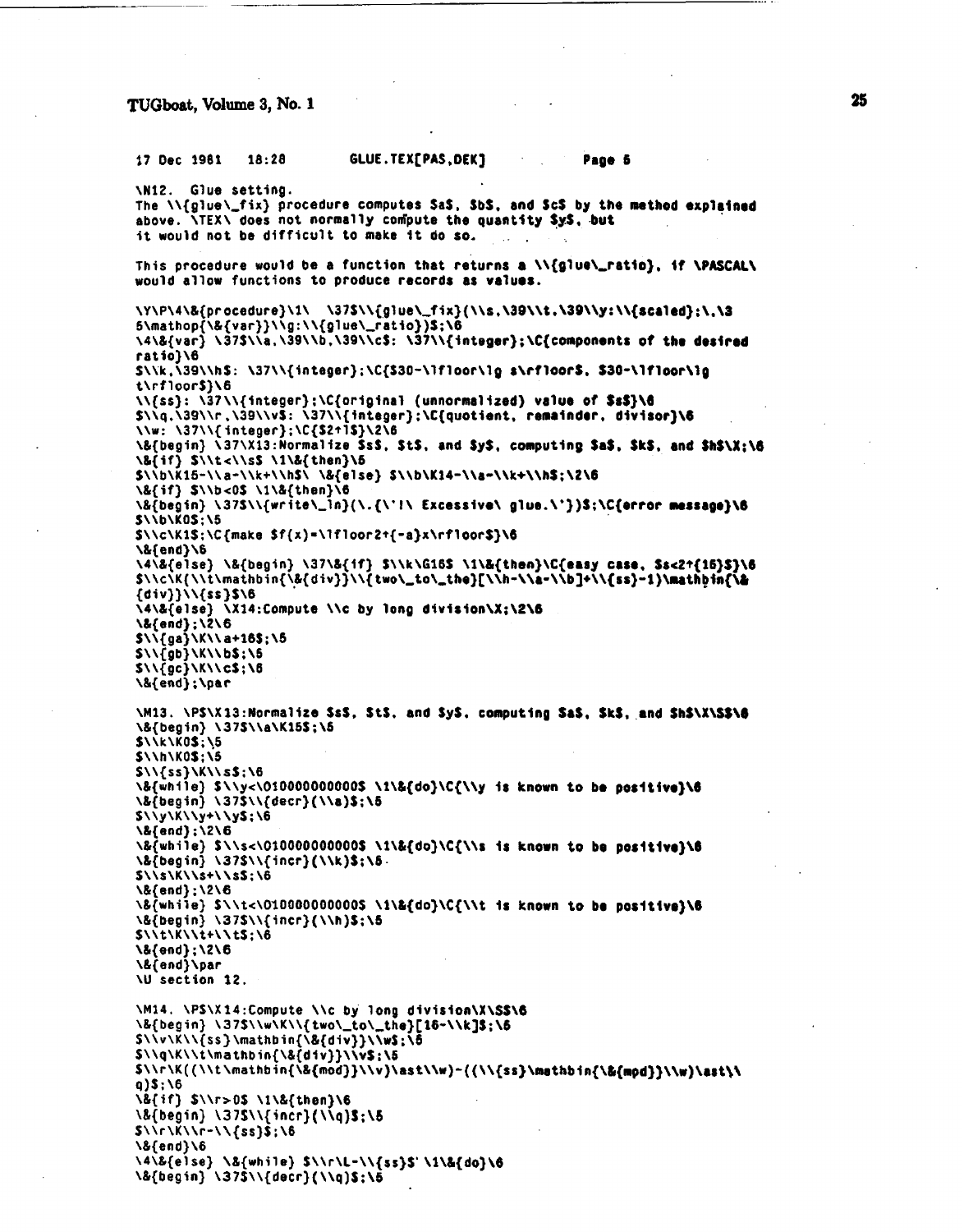GLUE.TEX[PAS, DEK] 17 Dec 1981 18:28

Page 5-2

 $\ddot{\phantom{0}}$ 

S\\r\K\\r+\\{ss}\$;\6<br>\&{end};\2\2\6<br>\&{if} \$\\&+\\b+\\k-\\h=-17\$ \1\&{then}\6<br>\$\\c\K{\\q+1}\msthbin{\&{div}}2\$\C{\$1=16+k-h\$}\6<br>\4\&{else} \$\\c\K{\\q+3}\msthbin{\&{div}}4\$;\2\6<br>\&{end}\par<br>\U section 12.